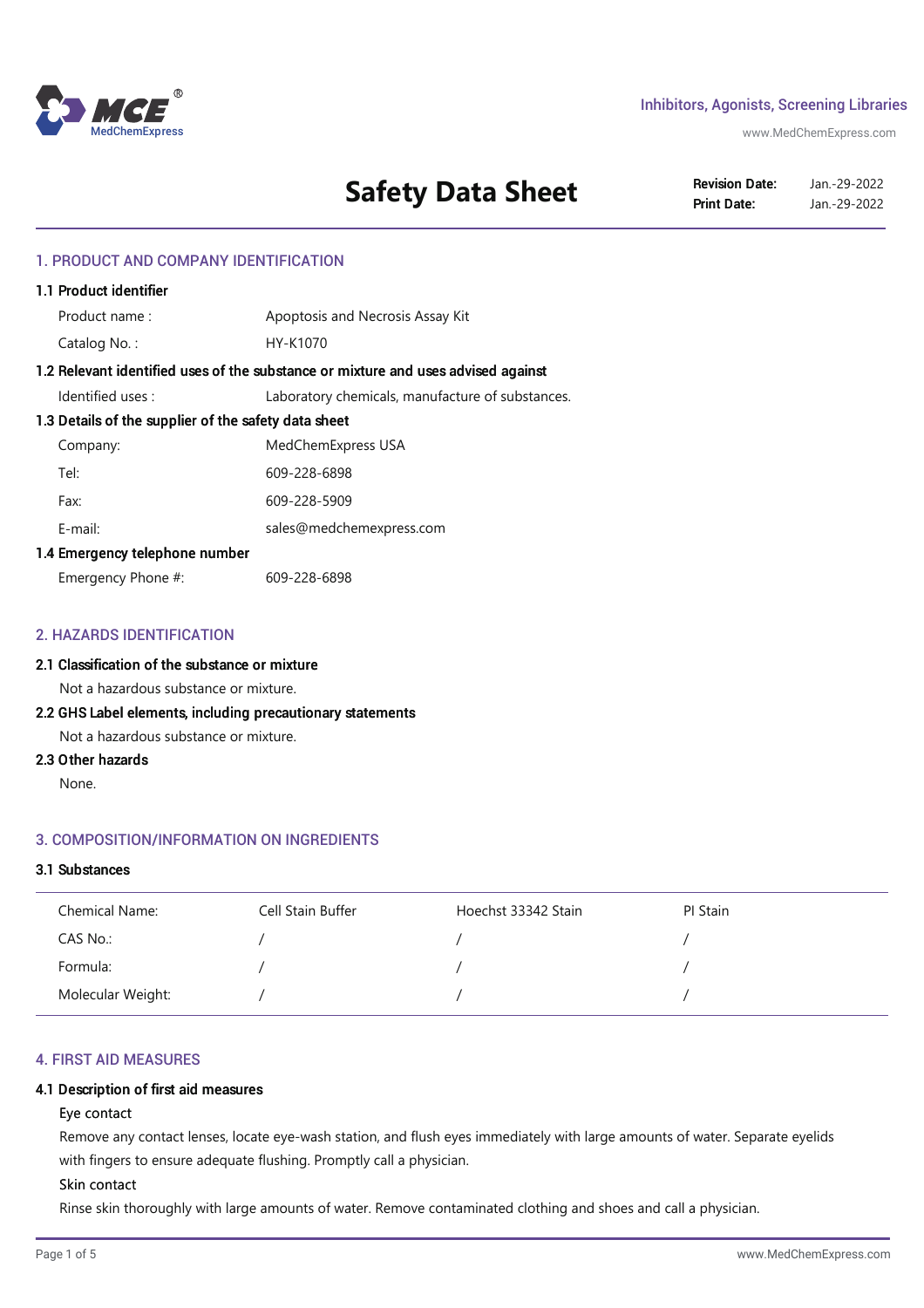Inhalation

Immediately relocate self or casualty to fresh air. If breathing is difficult, give cardiopulmonary resuscitation (CPR). Avoid mouthto-mouth resuscitation.

Ingestion

Wash out mouth with water; Do NOT induce vomiting; call a physician.

# 4.2 Most important symptoms and effects, both acute and delayed

The most important known symptoms and effects are described in the labelling, see section 2.2.

# 4.3 Indication of any immediate medical attention and special treatment needed

Treat symptomatically.

# 5. FIRE FIGHTING MEASURES

# 5.1 Extinguishing media

Suitable extinguishing media

Use water spray, dry chemical, foam, and carbon dioxide fire extinguisher.

# 5.2 Special hazards arising from the substance or mixture

During combustion, may emit irritant fumes.

# 5.3 Advice for firefighters

Wear self-contained breathing apparatus and protective clothing.

# 6. ACCIDENTAL RELEASE MEASURES

# 6.1 Personal precautions, protective equipment and emergency procedures

Use full personal protective equipment. Avoid breathing vapors, mist, dust or gas. Ensure adequate ventilation. Evacuate personnel to safe areas.

Refer to protective measures listed in sections 8.

# 6.2 Environmental precautions

Try to prevent further leakage or spillage. Keep the product away from drains or water courses.

# 6.3 Methods and materials for containment and cleaning up

Absorb solutions with finely-powdered liquid-binding material (diatomite, universal binders); Decontaminate surfaces and equipment by scrubbing with alcohol; Dispose of contaminated material according to Section 13.

# 7. HANDLING AND STORAGE

# 7.1 Precautions for safe handling

Avoid inhalation, contact with eyes and skin. Avoid dust and aerosol formation. Use only in areas with appropriate exhaust ventilation.

# 7.2 Conditions for safe storage, including any incompatibilities

Keep container tightly sealed in cool, well-ventilated area.

Keep away from direct sunlight and sources of ignition.

Recommended storage temperature: 4°C, 6 months; -20°C, 1 year Protect from light

# 7.3 Specific end use(s)

No data available.

# 8. EXPOSURE CONTROLS/PERSONAL PROTECTION

# 8.1 Control parameters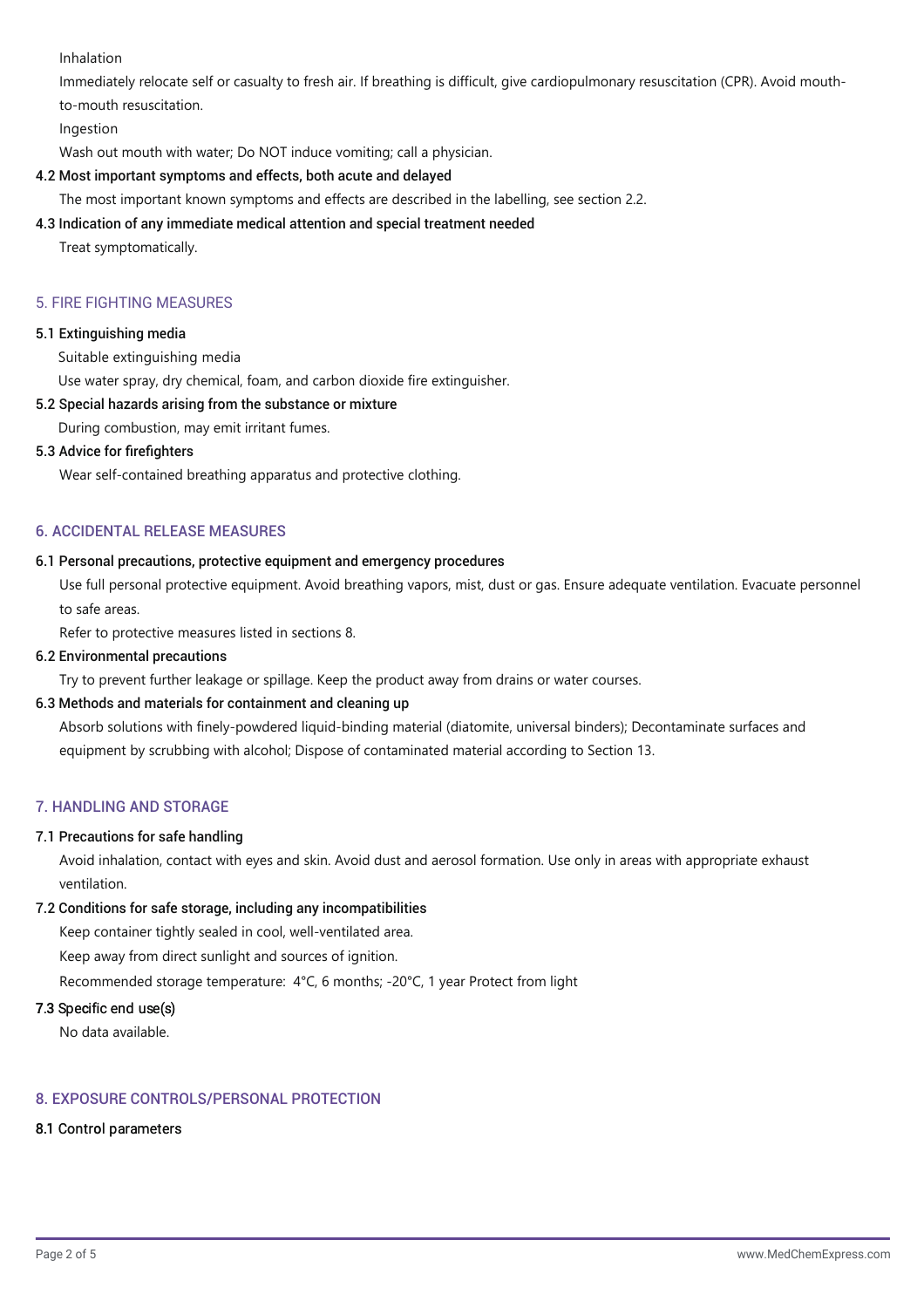### Components with workplace control parameters

This product contains no substances with occupational exposure limit values.

### 8.2 Exposure controls

#### Engineering controls

Ensure adequate ventilation. Provide accessible safety shower and eye wash station.

#### Personal protective equipment

| Eye protection                  | Safety goggles with side-shields.                                   |
|---------------------------------|---------------------------------------------------------------------|
| Hand protection                 | Protective gloves.                                                  |
| Skin and body protection        | Impervious clothing.                                                |
| Respiratory protection          | Suitable respirator.                                                |
| Environmental exposure controls | Keep the product away from drains, water courses or the soil. Clean |
|                                 | spillages in a safe way as soon as possible.                        |

### 9. PHYSICAL AND CHEMICAL PROPERTIES

#### 9.1 Information on basic physical and chemical properties

| Appearance                                   | colored liquid    |
|----------------------------------------------|-------------------|
| Odor                                         | No data available |
| Odor threshold                               | No data available |
| рH                                           | No data available |
| Melting/freezing point                       | No data available |
| Boiling point/range                          | No data available |
| Flash point                                  | No data available |
| Evaporation rate                             | No data available |
| Flammability (solid, gas)                    | No data available |
| Upper/lower flammability or explosive limits | No data available |
| Vapor pressure                               | No data available |
| Vapor density                                | No data available |
| Relative density                             | No data available |
| <b>Water Solubility</b>                      | No data available |
| <b>Partition coefficient</b>                 | No data available |
| Auto-ignition temperature                    | No data available |
| Decomposition temperature                    | No data available |
| Viscosity                                    | No data available |
| <b>Explosive properties</b>                  | No data available |
| Oxidizing properties                         | No data available |
| 9.2 Other safety information                 |                   |

No data available.

### 10. STABILITY AND REACTIVITY

### 10.1 Reactivity

No data available.

### 10.2 Chemical stability

Stable under recommended storage conditions.

### 10.3 Possibility of hazardous reactions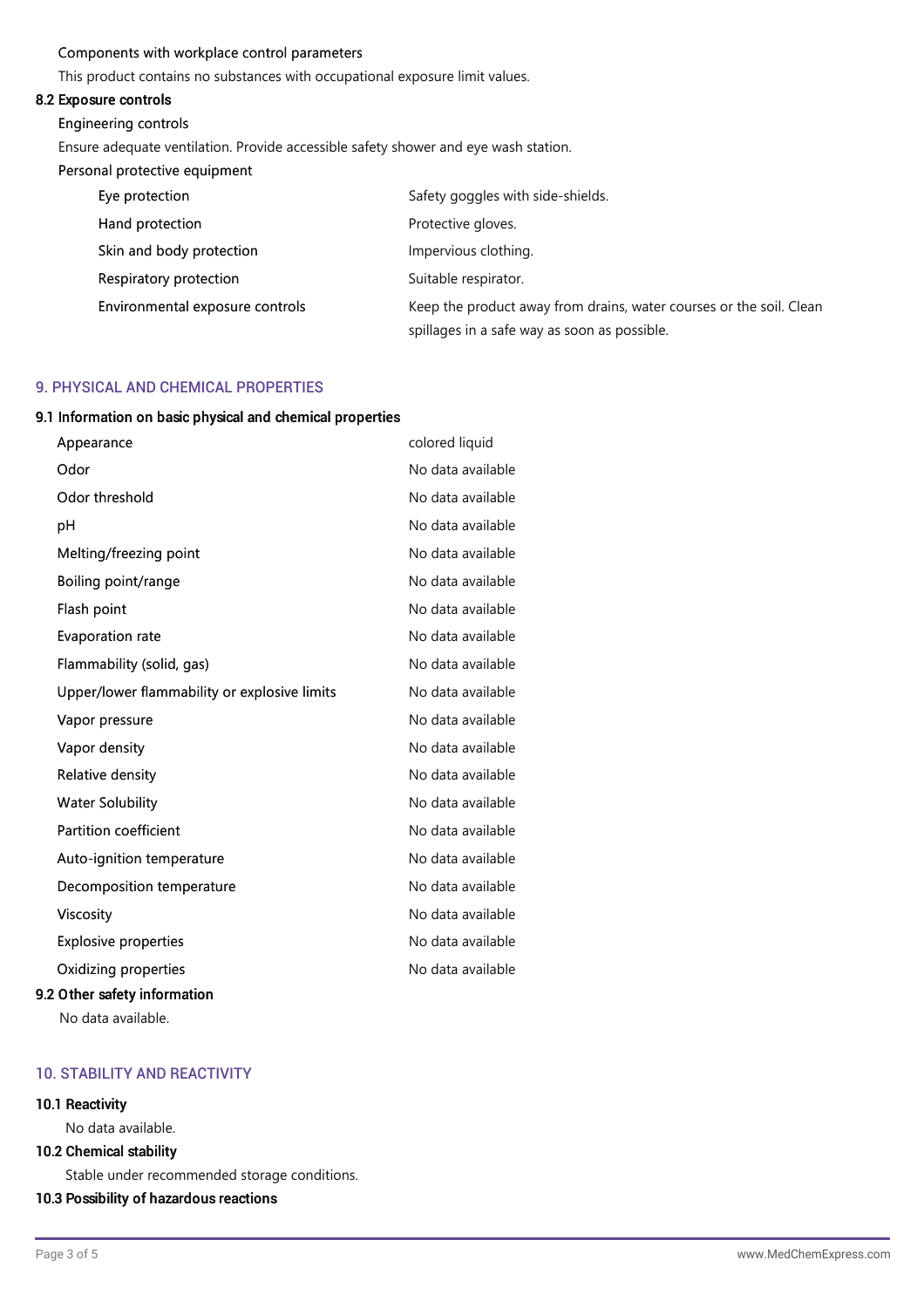No data available.

# 10.4 Conditions to avoid

No data available.

### 10.5 Incompatible materials

Strong acids/alkalis, strong oxidising/reducing agents.

### 10.6 Hazardous decomposition products

Under fire conditions, may decompose and emit toxic fumes. Other decomposition products - no data available.

### 11.TOXICOLOGICAL INFORMATION

### 11.1 Information on toxicological effects

### Acute toxicity

Classified based on available data. For more details, see section 2.

### Skin corrosion/irritation

Classified based on available data. For more details, see section 2.

### Serious eye damage/irritation

Classified based on available data. For more details, see section 2.

### Respiratory or skin sensitization

Classified based on available data. For more details, see section 2.

### Germ cell mutagenicity

Classified based on available data. For more details, see section 2.

### Carcinogenicity

IARC: No component of this product present at a level equal to or greater than 0.1% is identified as probable, possible or confirmed human carcinogen by IARC.

ACGIH: No component of this product present at a level equal to or greater than 0.1% is identified as a potential or confirmed carcinogen by ACGIH.

NTP: No component of this product present at a level equal to or greater than 0.1% is identified as a anticipated or confirmed carcinogen by NTP.

OSHA: No component of this product present at a level equal to or greater than 0.1% is identified as a potential or confirmed carcinogen by OSHA.

### Reproductive toxicity

Classified based on available data. For more details, see section 2.

### Specific target organ toxicity - single exposure

Classified based on available data. For more details, see section 2.

### Specific target organ toxicity - repeated exposure

Classified based on available data. For more details, see section 2.

### Aspiration hazard

Classified based on available data. For more details, see section 2.

### 12. ECOLOGICAL INFORMATION

### 12.1 Toxicity

No data available.

### 12.2 Persistence and degradability

No data available.

12.3 Bioaccumlative potential

No data available.

# 12.4 Mobility in soil

No data available.